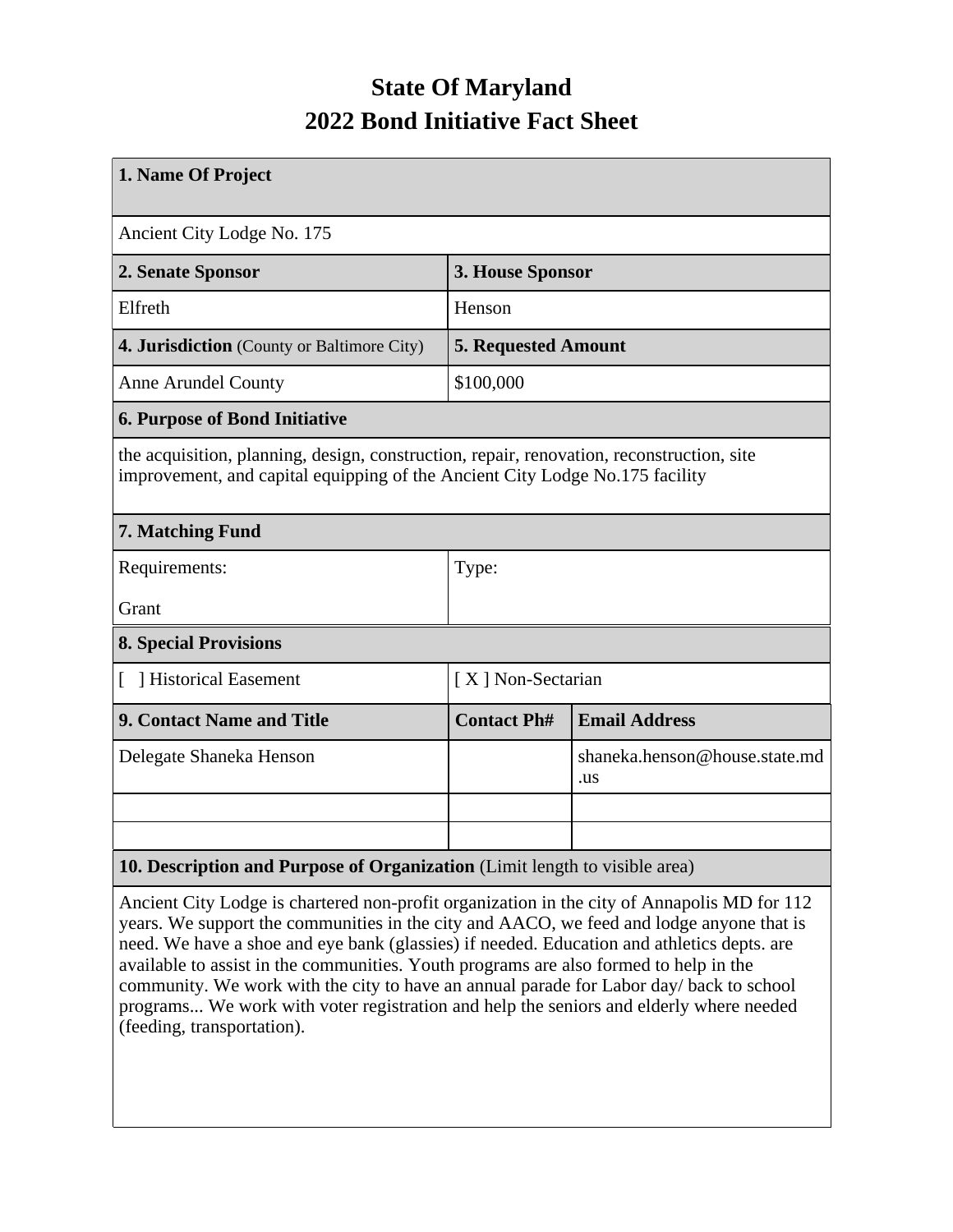## **11. Description and Purpose of Project** (Limit length to visible area)

Our building is approx. 103 years old, and we have been presiding there since 1977. This building is very outdated and is in need of: Roof replaced/repaired, handicap accessible including bathrooms, all windows and some doors need to be replaced, entire bathrooms upgraded/remodeled, heating and a/c upgraded, kitchen upgraded, floor structural damage, some possible mold in areas... all other areas to be upgraded (painted, repanelled). Need to be upgraded to be handicapped accessible.

*Round all amounts to the nearest \$1,000. The totals in Items 12 (Estimated Capital Costs) and 13 (Proposed Funding Sources) must match. The proposed funding sources must not include the value of real property unless an equivalent value is shown under Estimated Capital Costs.*

| <b>12. Estimated Capital Costs</b>                                     |       |  |  |  |
|------------------------------------------------------------------------|-------|--|--|--|
| Acquisition                                                            |       |  |  |  |
| <b>Design</b>                                                          |       |  |  |  |
| <b>Construction</b>                                                    |       |  |  |  |
| Equipment                                                              |       |  |  |  |
| <b>Total</b>                                                           | $\$0$ |  |  |  |
| 13. Proposed Funding Sources - (List all funding sources and amounts.) |       |  |  |  |
|                                                                        |       |  |  |  |
|                                                                        |       |  |  |  |
|                                                                        |       |  |  |  |
|                                                                        |       |  |  |  |
|                                                                        |       |  |  |  |
|                                                                        |       |  |  |  |
|                                                                        |       |  |  |  |
|                                                                        |       |  |  |  |
|                                                                        |       |  |  |  |
|                                                                        |       |  |  |  |
|                                                                        |       |  |  |  |
| <b>Total</b>                                                           | $\$0$ |  |  |  |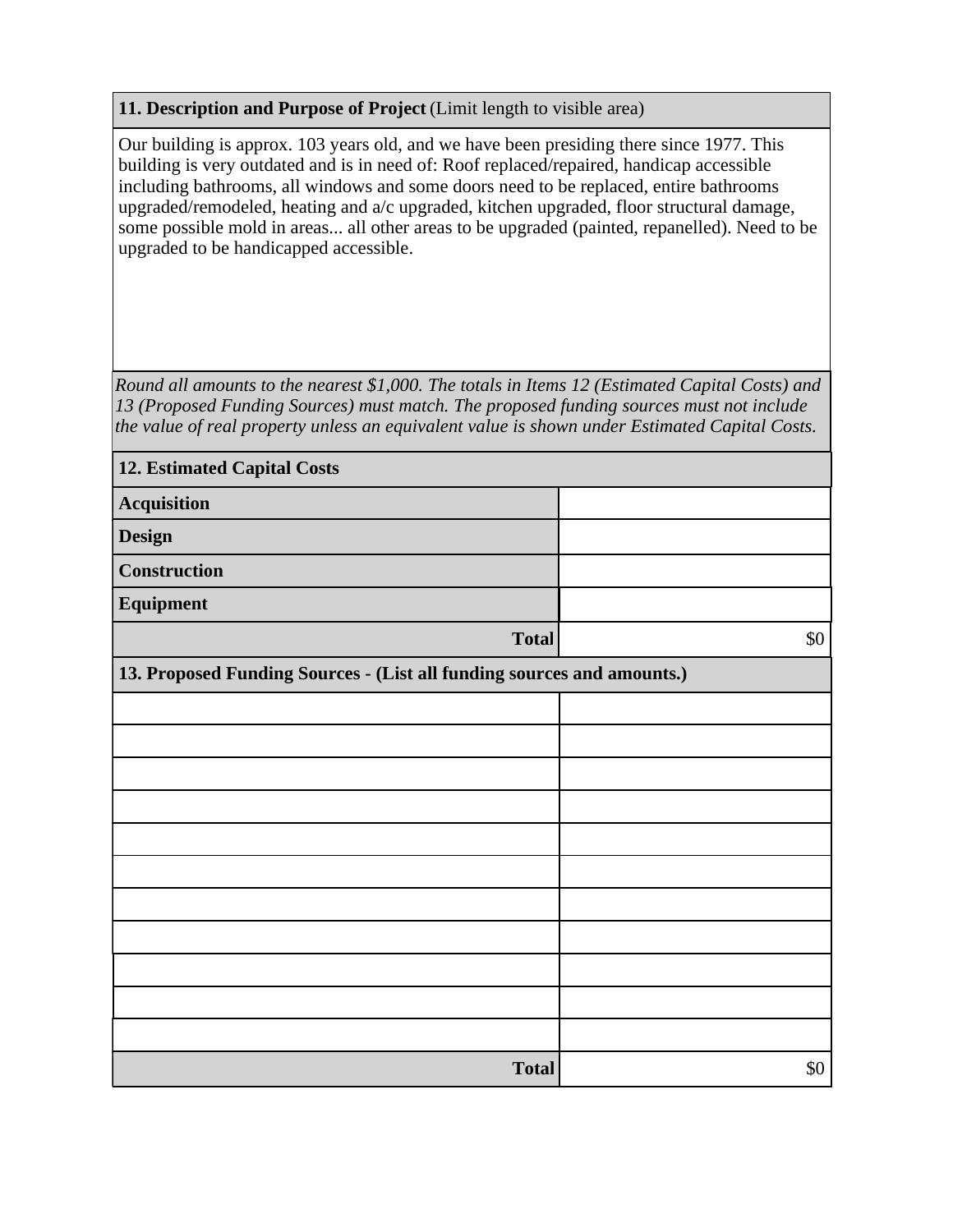|                                                                                             | 14. Project Schedule (Enter a date or one of the following in each box. N/A, TBD or Complete) |                       |                                        |                                                                                  |                                              |                                       |         |                                                                                              |  |
|---------------------------------------------------------------------------------------------|-----------------------------------------------------------------------------------------------|-----------------------|----------------------------------------|----------------------------------------------------------------------------------|----------------------------------------------|---------------------------------------|---------|----------------------------------------------------------------------------------------------|--|
| <b>Begin Design</b>                                                                         |                                                                                               |                       |                                        | <b>Complete Design</b>                                                           | <b>Begin Construction</b>                    |                                       |         | <b>Complete Construction</b>                                                                 |  |
| N/A                                                                                         |                                                                                               | N/A                   | N/A                                    |                                                                                  |                                              |                                       |         | N/A                                                                                          |  |
| <b>15. Total Private Funds</b><br>and Pledges Raised                                        |                                                                                               |                       |                                        | 16. Current Number of<br><b>People Served Annually at</b><br><b>Project Site</b> |                                              |                                       |         | 17. Number of People to be<br><b>Served Annually After the</b><br><b>Project is Complete</b> |  |
| 0.00                                                                                        | 50 to 75                                                                                      |                       |                                        |                                                                                  |                                              | 100 to 200                            |         |                                                                                              |  |
|                                                                                             | 18. Other State Capital Grants to Recipients in the Past 15 Years                             |                       |                                        |                                                                                  |                                              |                                       |         |                                                                                              |  |
| <b>Legislative Session</b>                                                                  |                                                                                               |                       |                                        | <b>Amount</b>                                                                    |                                              | <b>Purpose</b>                        |         |                                                                                              |  |
|                                                                                             |                                                                                               |                       |                                        |                                                                                  |                                              |                                       |         |                                                                                              |  |
|                                                                                             |                                                                                               |                       |                                        |                                                                                  |                                              |                                       |         |                                                                                              |  |
|                                                                                             |                                                                                               |                       |                                        |                                                                                  |                                              |                                       |         |                                                                                              |  |
|                                                                                             |                                                                                               |                       |                                        |                                                                                  |                                              |                                       |         |                                                                                              |  |
| 19. Legal Name and Address of Grantee                                                       |                                                                                               |                       |                                        |                                                                                  |                                              | <b>Project Address (If Different)</b> |         |                                                                                              |  |
| Ancient City Lodge# 175<br>91 Northwest Street<br>Annapolis Maryland 21401                  |                                                                                               |                       |                                        |                                                                                  |                                              |                                       |         |                                                                                              |  |
| 20. Legislative District in<br>30A - Anne Arundel County<br><b>Which Project is Located</b> |                                                                                               |                       |                                        |                                                                                  |                                              |                                       |         |                                                                                              |  |
| 21. Legal Status of Grantee (Please Check One)                                              |                                                                                               |                       |                                        |                                                                                  |                                              |                                       |         |                                                                                              |  |
| <b>Local Govt.</b>                                                                          |                                                                                               |                       | <b>For Profit</b>                      |                                                                                  | <b>Non Profit</b>                            |                                       | Federal |                                                                                              |  |
| $\begin{bmatrix} 1 \end{bmatrix}$                                                           |                                                                                               |                       |                                        | $\lceil \; \rceil$                                                               |                                              | [X]<br>$\lceil$ $\rceil$              |         |                                                                                              |  |
| 22. Grantee Legal Representative                                                            |                                                                                               |                       | 23. If Match Includes Real Property:   |                                                                                  |                                              |                                       |         |                                                                                              |  |
| Name:                                                                                       |                                                                                               | <b>Gregory Conley</b> |                                        |                                                                                  | <b>Has An Appraisal</b><br><b>Been Done?</b> |                                       | Yes/No  |                                                                                              |  |
| <b>Phone:</b>                                                                               |                                                                                               | 443-454-0714          |                                        |                                                                                  |                                              | N <sub>o</sub>                        |         |                                                                                              |  |
| <b>Address:</b>                                                                             |                                                                                               |                       | If Yes, List Appraisal Dates and Value |                                                                                  |                                              |                                       |         |                                                                                              |  |
| 329 Windell Avenue<br>Annapolis Maryland 21401                                              |                                                                                               |                       |                                        |                                                                                  |                                              |                                       |         |                                                                                              |  |
|                                                                                             |                                                                                               |                       |                                        |                                                                                  |                                              |                                       |         |                                                                                              |  |
|                                                                                             |                                                                                               |                       |                                        |                                                                                  |                                              |                                       |         |                                                                                              |  |
|                                                                                             |                                                                                               |                       |                                        |                                                                                  |                                              |                                       |         |                                                                                              |  |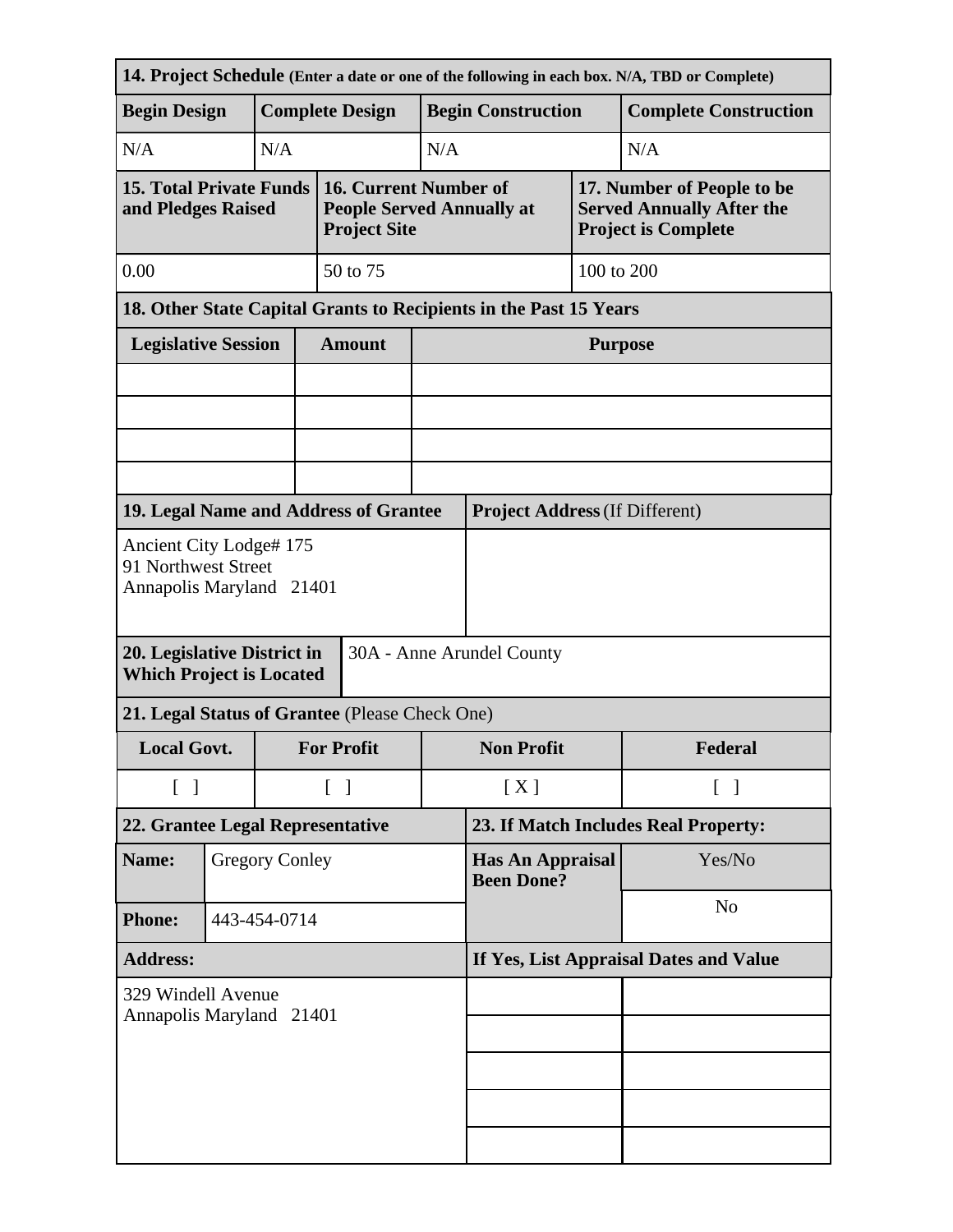| 24. Impact of Project on Staffing and Operating Cost at Project Site               |                                                                                      |                          |                                                                                 |                         |                                             |  |  |
|------------------------------------------------------------------------------------|--------------------------------------------------------------------------------------|--------------------------|---------------------------------------------------------------------------------|-------------------------|---------------------------------------------|--|--|
| Current # of<br><b>Employees</b>                                                   | Projected # of<br><b>Employees</b>                                                   |                          | <b>Current Operating</b><br><b>Budget</b>                                       |                         | <b>Projected Operating</b><br><b>Budget</b> |  |  |
| $\overline{2}$                                                                     | 10                                                                                   |                          |                                                                                 |                         |                                             |  |  |
| 25. Ownership of Property (Info Requested by Treasurer's Office for bond purposes) |                                                                                      |                          |                                                                                 |                         |                                             |  |  |
|                                                                                    | A. Will the grantee own or lease (pick one) the property to be improved?<br>Own      |                          |                                                                                 |                         |                                             |  |  |
|                                                                                    | B. If owned, does the grantee plan to sell within 15 years?<br>N <sub>o</sub>        |                          |                                                                                 |                         |                                             |  |  |
|                                                                                    | C. Does the grantee intend to lease any portion of the property to others?           |                          |                                                                                 |                         | N <sub>o</sub>                              |  |  |
|                                                                                    | D. If property is owned by grantee any space is to be leased, provide the following: |                          |                                                                                 |                         |                                             |  |  |
|                                                                                    | <b>Lessee</b>                                                                        | <b>Terms</b> of<br>Lease | Cost<br><b>Square</b><br><b>Covered</b><br>Footage<br><b>Leased</b><br>by Lease |                         |                                             |  |  |
|                                                                                    |                                                                                      |                          |                                                                                 |                         |                                             |  |  |
|                                                                                    |                                                                                      |                          |                                                                                 |                         |                                             |  |  |
|                                                                                    |                                                                                      |                          |                                                                                 |                         |                                             |  |  |
|                                                                                    |                                                                                      |                          |                                                                                 |                         |                                             |  |  |
|                                                                                    |                                                                                      |                          |                                                                                 |                         |                                             |  |  |
|                                                                                    |                                                                                      |                          |                                                                                 |                         |                                             |  |  |
|                                                                                    | E. If property is leased by grantee - Provide the following:                         |                          |                                                                                 |                         |                                             |  |  |
| <b>Name of Leaser</b>                                                              |                                                                                      |                          | <b>Length of</b><br>Lease                                                       | <b>Options to Renew</b> |                                             |  |  |
|                                                                                    |                                                                                      |                          |                                                                                 |                         |                                             |  |  |
|                                                                                    |                                                                                      |                          |                                                                                 |                         |                                             |  |  |
|                                                                                    |                                                                                      |                          |                                                                                 |                         |                                             |  |  |
|                                                                                    |                                                                                      |                          |                                                                                 |                         |                                             |  |  |
|                                                                                    |                                                                                      |                          |                                                                                 |                         |                                             |  |  |
|                                                                                    |                                                                                      |                          |                                                                                 |                         |                                             |  |  |
| <b>26. Building Square Footage:</b>                                                |                                                                                      |                          |                                                                                 |                         |                                             |  |  |
| <b>Current Space GSF</b>                                                           |                                                                                      |                          | 6,424 SF                                                                        |                         |                                             |  |  |
| <b>Space to be Renovated GSF</b>                                                   |                                                                                      |                          | N/A                                                                             |                         |                                             |  |  |
| <b>New GSF</b>                                                                     |                                                                                      |                          | 6,424 SF                                                                        |                         |                                             |  |  |